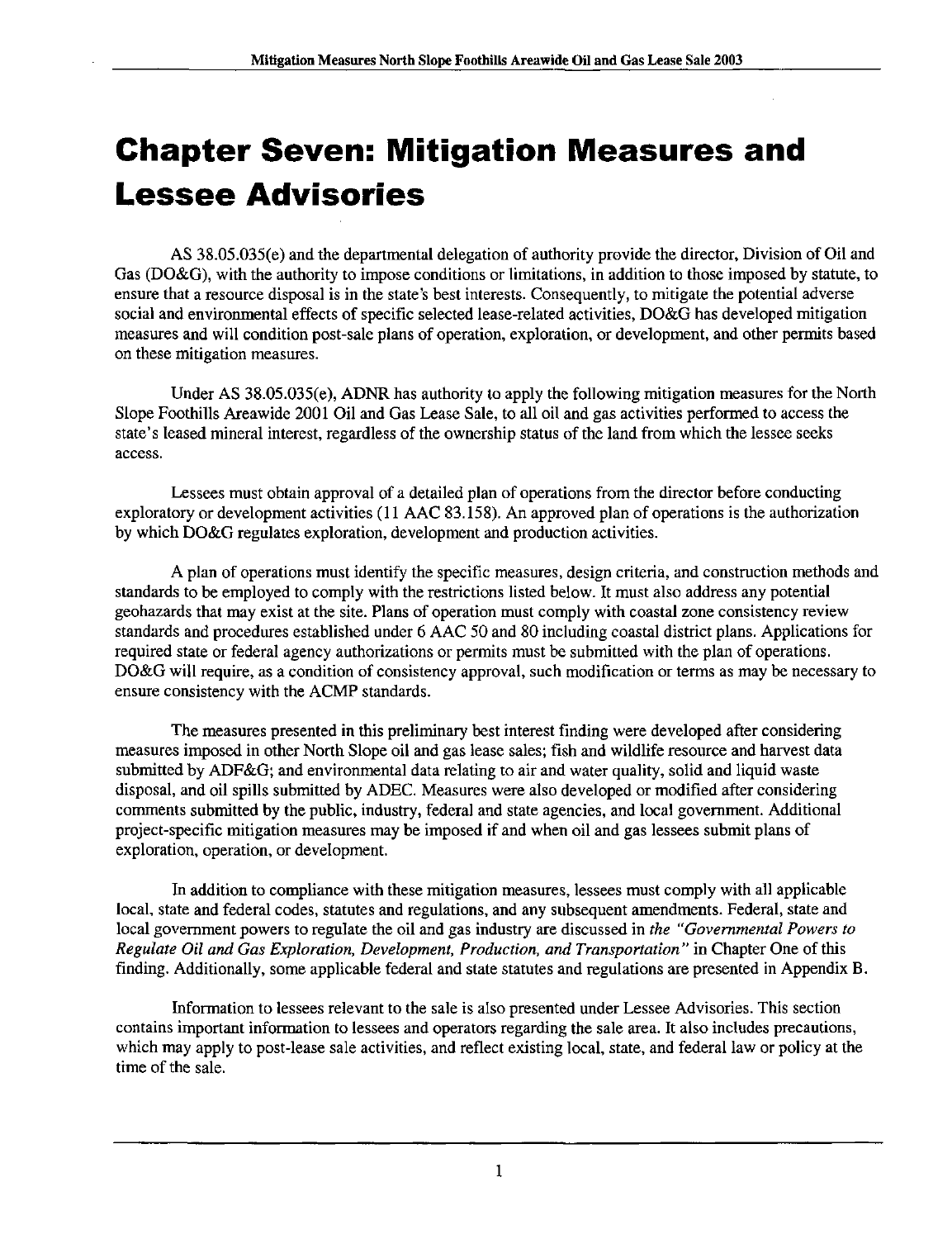The following abbreviations are used in these mitigation measures: Alaska Coastal Management Program (ACMP), Alaska Department of Environmental Conservation (ADEC), Alaska Department of Fish and Game (ADF&G), Alaska Department of Natural Resources (ADNR), Division of Mining, Land and Water (DMLW), Division of Governmental Coordination (DGC), Director of the Division of Oil and Gas (Director), Division of Parks and Outdoor Recreation (DPOR), National Pollutant Discharge Elimination System (NPDES), North Slope Borough (NSB), North Slope Borough Municipal Code (NSBMC), North Slope Borough Coastal Management Plan (NSBCMP), State Historic Preservation Officer (SHPO), Spill Prevention Control and Countermeasure (SPCC), and the U.S. Fish and Wildlife Service (USF&WS).

Except as indicated, the restrictions listed below do not apply to geophysical exploration on state lands; geophysical exploration activities are governed by 11 AAC 96. See lessee advisory four.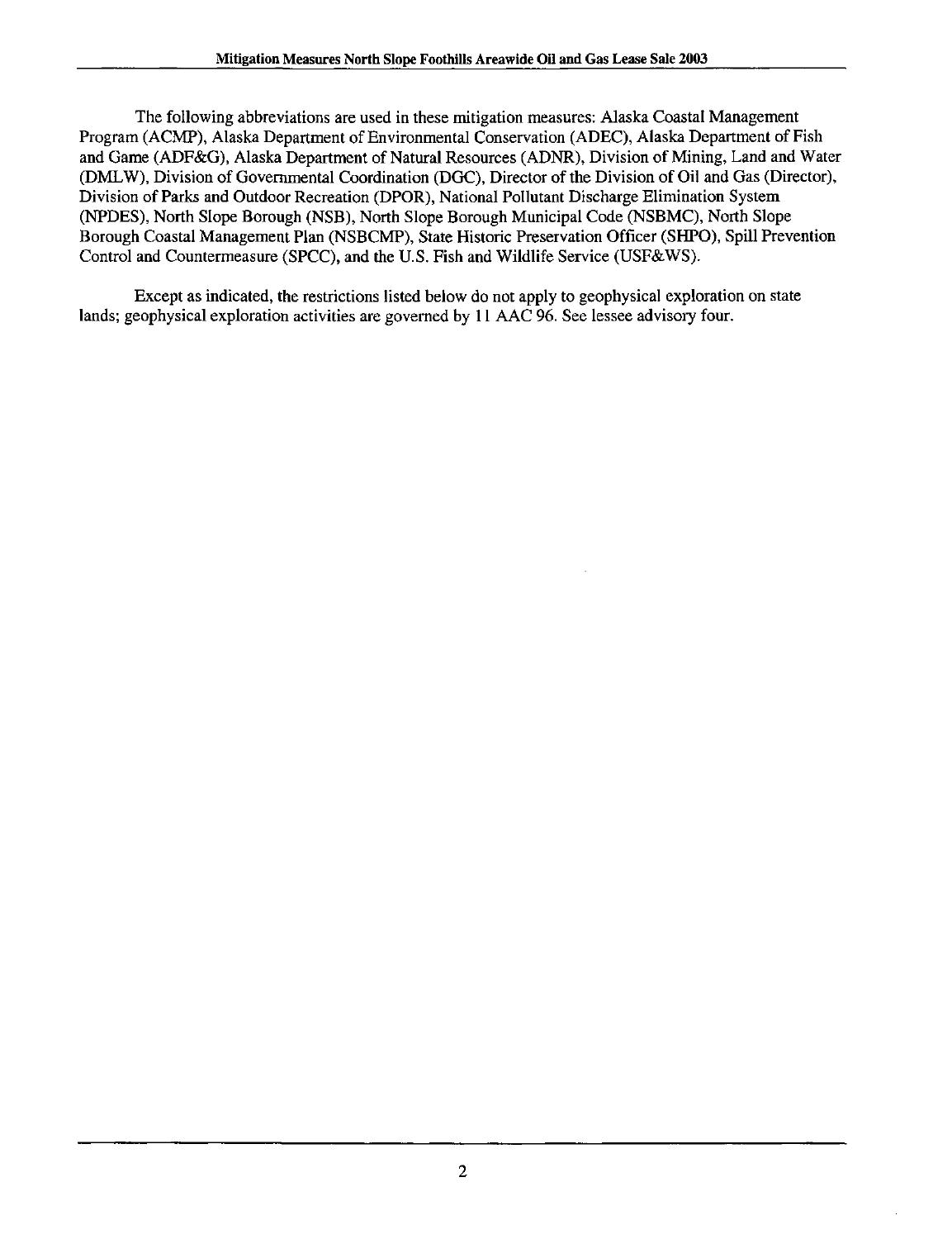# **A. Mitigation Measures**

#### 1. General Measures

1. a. Explosives must not be detonated within, beneath, or in close proximity to fishbearing waters if the detonation of the explosive produces a pressure rise in the waterbody greater than 2.5 pounds per square inch (psi) unless the waterbody, including its substrate, is solidly frozen.

Explosives must not produce a peak particle velocity greater than 0.5 inches per second (ips) in a spawning bed during the early stages of egg incubation. The minimum acceptable offset from fishbearing streams and lakes for various size buried charges is:

| 37 feet<br>1 pound charge    |  |
|------------------------------|--|
| 52 feet<br>2 pound charge    |  |
| 82 feet<br>5 pound charge    |  |
| 10 pound charge<br>116 feet  |  |
| 184 feet<br>25 pound charge  |  |
| 100 pound charge<br>368 feet |  |

Specific information on the location of fishbearing waterbodies may be obtained by contacting ADF&G.

- b. The lessee will consult with the NSB prior to proposing the use of explosives for seismic surveys. The director may approve the use of explosives for seismic surveys after consultation with the NSB.
- 2. Except for approved off-road travel, exploration activities must be supported only by ice roads, winter trails, existing road systems or air service. Wintertime off-road travel across tundra and wetiands may be approved in areas where snow and frost depths are sufficient to protect the ground surface. Summertime off-road travel across tundra and wetlands may be authorized subject to time periods and vehicle types approved by DMLW. Exceptions may be granted by the director of the DMLW, and the Director, if an emergency condition exists; or, if it is determined, after consulting with ADF&G, that travel can be accomplished without damaging vegetation or the ground surface. Exceptions, including the use of gravel, may also be granted on a site specific basis, if it is determined, after consulting with ADF&G, that no feasible and prudent alternatives exist for constmcting an exploration road or pad.
- 3 a. Removal of water from fishbearing rivers, streams, and natural lakes shall be subject to prior written approval by DMLW and ADF&G.
	- b. Removal of snow cover from fishbearing rivers, streams, and natural lakes shall be subject to prior written approval by ADF&G. Compaction of snow cover overlying fishbearing waterbodies will be prohibited except for approved crossings. If ice thickness is not sufficient to facilitate a crossing, ice and/or snow bridges may be required.
- 4. Water intake pipes used to remove water from fishbearing waterbodies must be surrounded by a screened enclosure to prevent fish entrainment and impingement. Screen mesh size shall not exceed 0.04 inches unless another size has been approved by ADF&G. The maximum water velocity at the surface of the screen enclosure may be no greater than 0.1 foot per second.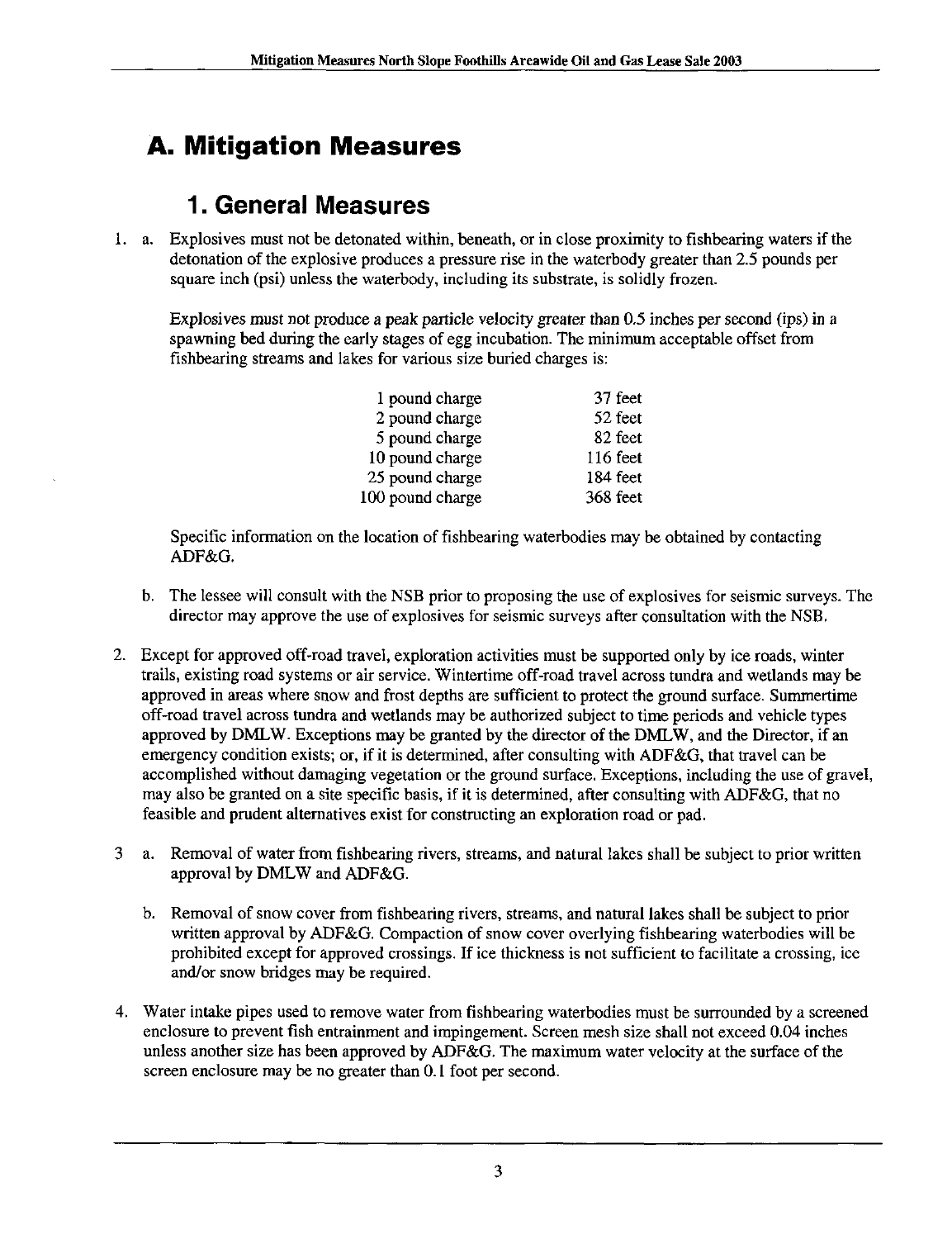# 2. Facilities and Structures

- 5. Lessees must minimize the impact of industrial development on key wetlands. Key wetlands are those wetlands that are important to fish, waterfowl, and shorebirds because of their high value or scarcity in the region. Lessees must identify on a map or aerial photograph the largest surface area, including reasonably foreseeable future expansion areas, within which a facility is to be sited or an activity is to occur. The map or photograph must accompany the plan of operations. DO&G will consult with ADF&G to identify the least sensitive areas within the area of interest. To minimize impacts, the lessee must avoid siting facilities in the identified sensitive habitat areas, unless no feasible and prudent alternative exists.
- 6. Exploration facilities, including exploration roads and pads, must be temporary and must be constructed of ice unless the Director determines that no feasible and prudent alternative exists. Re-use of abandoned gravel structures may be permitted on a case-by-case basis by the Director, after consultation with the director, DMLW, and ADF&G. Approval for use of abandoned structures will depend on the extent and method of restoration needed to return these structures lo a usable condition.
- 7. a. Pipelines must be located so as to facilitate the containment and cleanup of spilled hydrocarbons. Where feasible and prudent, onshore pipelines must be located on the upslope side of roadways and construction pads unless the director, DMLW, determines that an alternative site is environmentally acceptable. Wherever possible, pipelines must utilize existing transportation corridors. Consideration should be given to burying pipelines where soil and geophysical conditions permit.
	- b. All pipelines, including flow and gathering lines, must be designed and constructed to provide adequate protection from water currents, storm and ice scouring, subfreezing conditions, and other hazards as determined on a case-by-case basis.
- 8. Pipelines shall be designed and constructed to avoid significant alteration of caribou, moose, and muskoxen movement and migration patterns. At a minimum, above ground pipelines shall be elevated five feet, as measured from the ground to the bottom of the pipe, except where the pipeline intersects a road, pad, or a ramp installed to facilitate wildlife passage. Lessees shall consider increased snow depth in the sale area in relation to pipe elevation to ensure adequate clearance for wildlife. In areas known to contain significant numbers of moose, caribou and muskoxen, above ground pipelines shall be elevated a minimum vertical clearance of 10 feet for a distance of at least 60 feet, at maximum intervals of one-half mile. ADNR may, after consultation with ADF&G, require additional measures to mitigate impacts to wildlife movement and migration.

# 3. Gravel mining and use

9. Gravel mining sites required for exploration and development activities will be restricted to the minimum necessary to develop the field efficiently and with minimal environmental damage. Where feasible and pradent, gravel sites must be designed and constructed to function as water reservoirs for future use. Gravel mine sites required for exploration activities must not be located within an active floodplain of a watercourse unless the director, DMLW, after consultation with ADF&G, determines that there is no feasible and prudent altemative, or that a floodplain site would enhance fish and wildlife habitat after mining operations are completed and the site is closed.

Mine site development and rehabilitation within floodplains must follow the procedures outlined in McLean, R. F. 1993, North Slope Gravel Pit Performance Guidelines, ADF&G Habitat and Restoration Division Technical Report 93-9.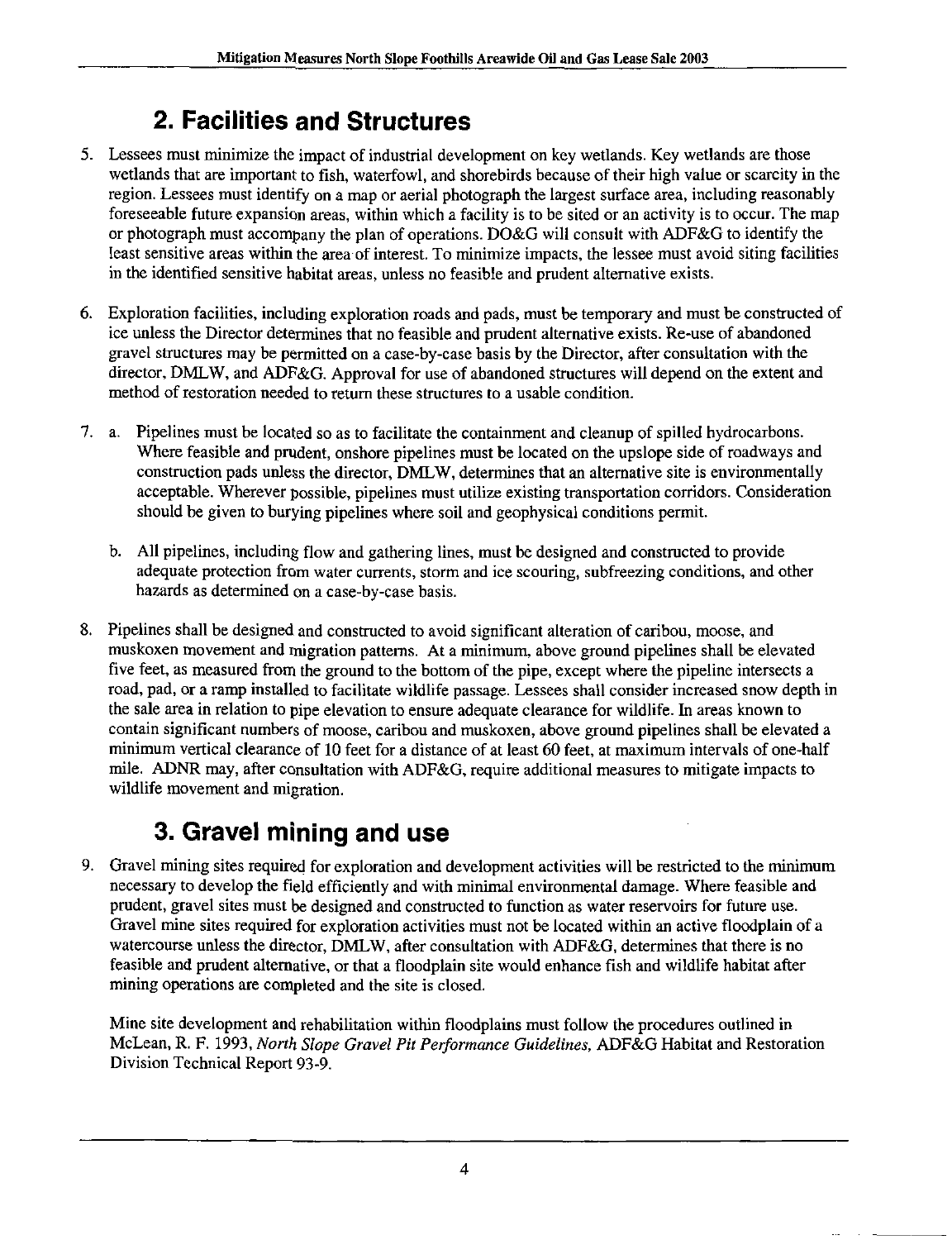### 4. Prehistoric, Historic, and Archeological Sites

10. Prior to any ground disturbing activity resulting from exploration, development or production activities, the lessee must conduct an inventory of prehistoric, historic and archeological sites within the area affected by activity. The inventory must include consideration of literature provided by the NSB and local residents, documentation of oral history regarding historic and prehistoric uses of such sites, evidence of consultation with the Alaska Heritage Resources Survey and the National Register of Historic Places, and site surveys.

The inventory must also include a detailed analysis of the potential effects that might result from the activity. The inventory must be submitted to the Director for distribution to DPOR and the NSB for review and comment. In the event that an archeological, prehistoric or historical site or area may be adversely affected by an activity, the Director, after consulting DPOR, and the NSB, will direct the lessee as to what course of action will be necessary to avoid or minimize the adverse effect.

Discovery of prehistoric, historic, or archaeological objects: In the event any site, structure, or object of prehistoric, historic, or archaeological significance is discovered during leasehold operations, the lessee must immediately report such findings to the Director and the lessee must make every reasonable effort to preserve and protect such site, stmcture, or object from damage until the Director, after consulting the SHPO, has given directions as to its preservation.

# 5. Training

11. The lessee must include in any plan of exploration or plan of development a training program for all personnel, including contractors and subcontractors, involved in any activity. The program must be designed to inform each person working on the project of environmental, social, and cultural concerns that relate to the individual's job.

The program must employ effective methods to ensure that personnel imderstand and use techniques necessary to preserve geological, archeological and biological resources. In addition, the program must also be designed to help personnel increase their sensitivity and understanding of community values, customs, and lifestyles in areas where they will be operating. The program must include an explanation of the applicable laws protecting cultural and historic resources. The program shall address the importance of not disturbing archeological, cultural and historic resources and provide guidance on how to avoid disturbance.

#### 6. Local Hire

12. To the extent they are available and qualified, the lessee is encouraged to employ local and Alaska residents and contractors for work performed on the leased area. Lessees shall submit, as part of the plan of operations, a proposal detailing the means by which the lessee will comply with the measure. The proposal must include a description of the operator's plans for partnering with local communities to recruit and hire local and Alaska residents and contractors. The lessee is encouraged, in formulating this proposal, to coordinate with employment services offered by the state of Alaska and local communities and to recruit employees from local communities.

# 7. Subsistence Harvest Protection

13. a. Exploration, development or production operations shall be conducted in a manner that prevents unreasonable conflicts between lease related activities and subsistence activities. In enforcing this mitigation measure the division, during review of plans of operation, will work with other agencies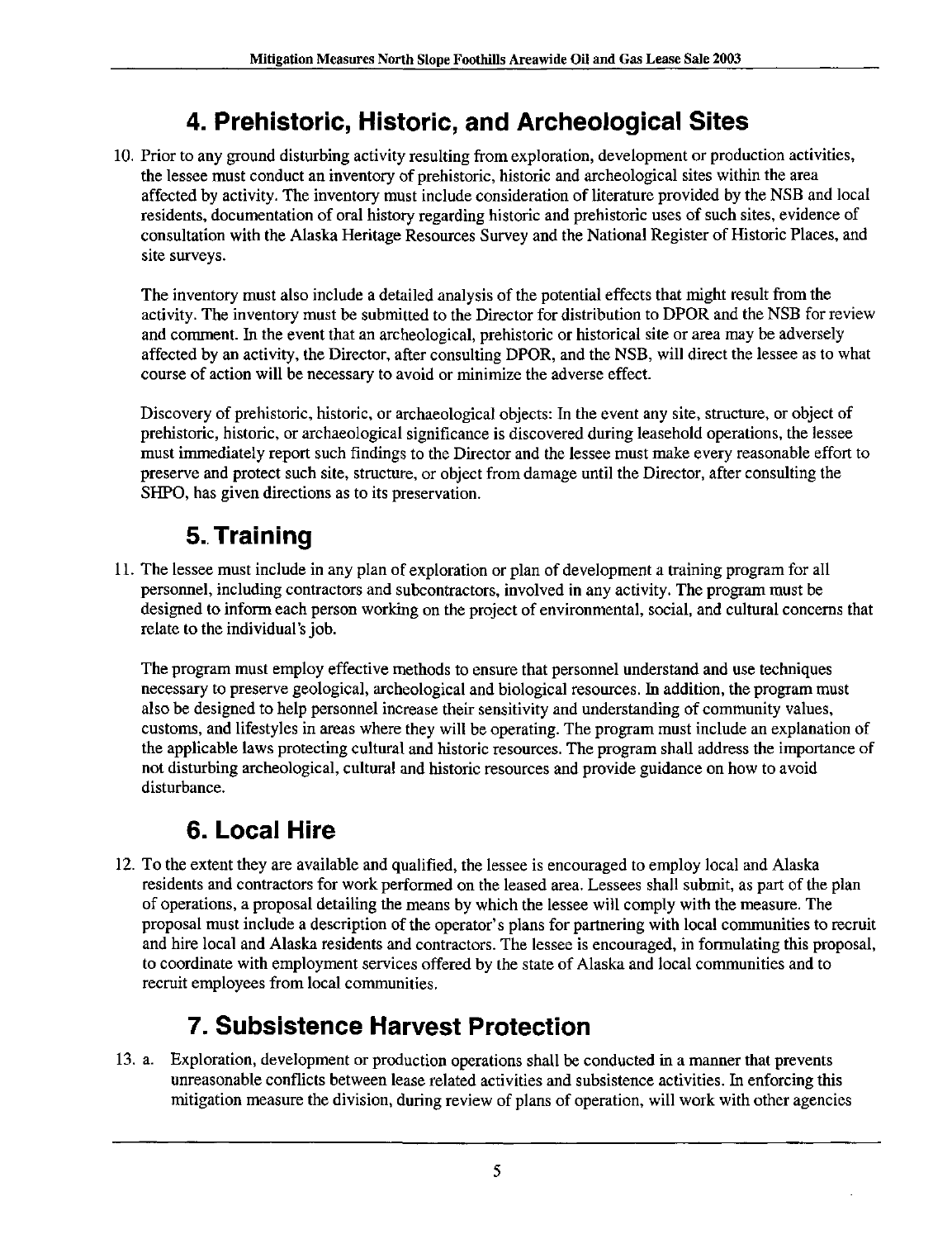and the public to assure that potential conflicts are identified and avoided to the fiillest extent possible. Available options include alternative site selection, requiring directional drilling, seismic and threshold depth restrictions, subsea completion techniques, seasonal drilling restrictions, and the use of other technologies deemed appropriate by the Director.

- b. Prior to submitting a plan of operations for activities that have the potential to disrupt subsistence activities, the lessee shall consult with the potentially affected subsistence communities and the NSB (collectively "parties") to discuss potential conflicts with the siting, timing, and methods of proposed operations and safeguards or mitigating measures that could be implemented by the operator to prevent unreasonable conflicts. The parties shall also discuss the reasonably foreseeable effects on subsistence activities of any other operations in the area that they know will occur during the lessee's proposed operations. Through this consultation, the lessee shall make reasonable efforts to assure that exploration, development, and production activities are compatible with subsistence hunting and fishing activities and will not result in unreasonable interference with subsistence harvests.
- c. A discussion of resolutions reached or not reached during the consultation process and plans for continued consultation shall be included in the plan of operations. The lessee shall identify who participated in the consultation and send copies of the plan to participating communities and the NSB when it is submitted to the division.
- d. If the parties cannot agree, then any of them may request the Commissioner of ADNR or his designee to assemble the parties. The commissioner may assemble the parties or take other measures to resolve conflicts among the parties.
- e. The lessee shall notify the director of all concerns expressed by subsistence hunters during operations and of steps taken to address such concerns.
- f Lease-related use will be restricted when the Director determines it is necessary to prevent unreasonable conflicts with subsistence harvests.
- 14. No restriction of public access to, or use of, the lease area will be permitted as a consequence of oil and gas activities except in the immediate vicinity of drill sites, buildings and other related facilities. Areas of restricted access must be identified and a rationale justifying the area restriction must be included in the plan of operations.

#### 8. Title 16 Streams

- 15. Under Title 16 of the Alaska statutes, the measures listed below will be imposed by ADF&G below the ordinary high water mark in designated anadromous streams and fishbearing streams for activities that could block fish passage. Exceptions to these requirements, including exceptions for the use of spill containment and recovery equipment, may be allowed on a case-by~case basis. Specific information on the location of anadromous waterbodies in and near the area may be obtained from ADF&G.
	- a. Alteration of river banks, except for approved permanent crossings, will be prohibited.
	- b. Except for approved stream crossings, equipment must not be operated within willow stands (Salix spp.).
	- c. The operation of equipment, excluding boats, in open water areas of rivers and streams will be prohibited.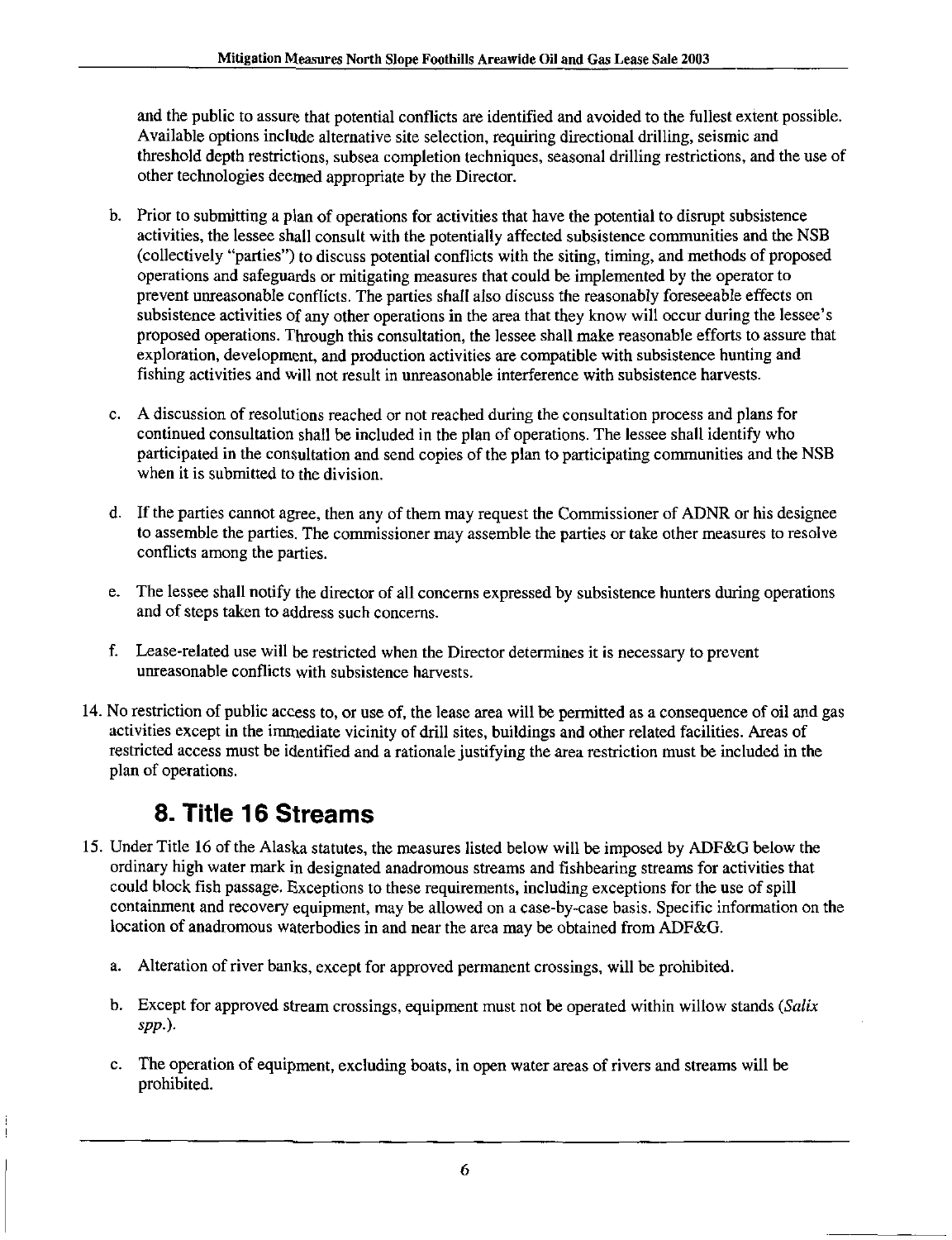d. Bridges are the preferred watercourse crossings in fish spawning and important rearing habitats. In areas where culverts are used, they must be designed, installed, and maintained to provide efficient passage of fish.

#### 9. Waste Disposal

- 16. Solid Waste Disposal:
	- a. Garbage and domestic combustible refuse must be incinerated. Nonbumables must be disposed of at an approved upland site.
	- b. The preferred method for disposal of muds and cuttings from oil and gas activities is by underground injection. Injection of non-hazardous oil field wastes generated during development is regulated by AOGCC through its Underground Injection Control (UIC) Program for oil and gas wells. Annular disposal of muds and cuttings associated with drilling an exploratory well is permitted by ADEC. Surface discharge of drilling muds and cuttings into lakes, streams, rivers, and high value wetlands is prohibited. Surface discharge of drilling muds and cuttings into reserve pits shall be allowed only when the Director, in consultation with ADEC, determines that altemative disposal methods are not feasible and pmdent. If use of a reserve pit is proposed, the operator must demonstrate the advantages of a reserve pit over other disposal methods, and describe methods to be employed to reduce the disposed volume. Onpad temporary cuttings storage will be allowed as necessary to facilitate annular injection and/or backhaul operations.
	- c. Proper disposal of garbage and putrescible waste is essential to minimize attraction to wildlife. The lessee must use the most appropriate and efficient method to achieve this goal. The primary method of garbage and putrescible waste disposal is prompt, on-site incineration in compliance with state of Alaska air quality regulations in 18 AAC 50. The secondary method of disposal is on-site frozen storage in animal-proof containers with backhaul to an approved waste disposal facility. The tertiary method of disposal is on-site non-frozen storage in animal proof containers with backhaul to an approved waste disposal facility. Daily backhauling of non-frozen waste only must be achieved unless safety considerations prevent this.
- 17. Wastewater Disposal:
	- a. Unless authorized by NPDES or state permit, disposal of wastewater into freshwater bodies, including Class III, IV, VI, and VIII wetlands, is prohibited.
	- b. Surface discharge of reserve pit fluids will be prohibited unless authorized by ADEC permit and approved by DMLW.
	- c. Disposal of produced waters in upland areas, including wetlands, will be by subsurface disposal techniques. ADEC may permit altemate disposal methods if the lessee demonstrates that subsurface disposal is not feasible or prudent.

### 10. Specific Measures

- 18. Bears:
	- a. Exploration and production activities must not be conducted within one-half mile of occupied grizzly bear dens, unless altemative mitigation measures are approved by ADF&G. Known den sites shall be obtained from the Division of Wildlife Conservation, ADF&G, phone 459-7213, prior to commencement of any activities. Occupied dens encoimtered in the field must be reported to the above, and subsequently avoided by one-half mile.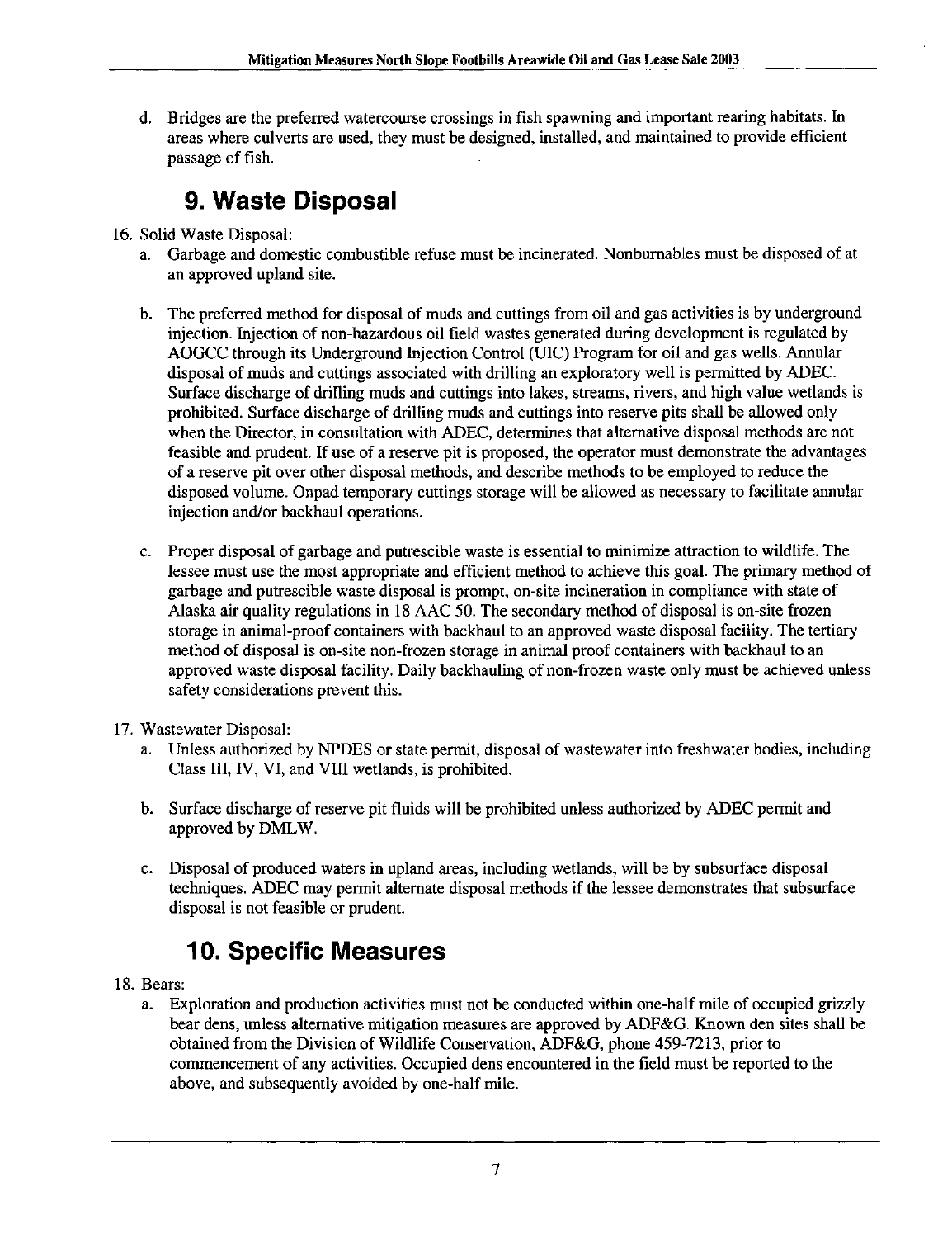b. For projects in close proximity to areas frequented by bears, lessees are encouraged to prepare and implement bear interaction plans to minimize conflicts between bears and humans. These plans could include measures to: (a) minimize attraction of bears to the drill sites; (b) organize layout of buildings and work areas to minimize human/bear interactions; (c) warn personnel of bears near or on drill sites and the proper procedures to take; (d) if authorized, deter bears from the drill site; (e) provide contingencies in the event bears do not leave the site or cannot be deterred by authorized personnel; (f) discuss proper storage and disposal of materials that may be toxic to bears; and (g) provide a systematic record of bears on the site and in the immediate area. The ADF&G has offered to assist lessees in developing educational programs and camp layout and management plans as lessees prepare their lease operations plans.

#### 19. Waterbody Buffers:

- a. To the extent feasible and prudent, onshore facilities other than docks, or road and pipeline crossings, will not be sited within 500 feet of fishbearing streams. Additionally, to the extent feasible and prudent, facilities will not be sited within one-half mile of the banks of the main channel of the Colville, Canning, Echooka, Ivishak, Ribdon, Sagavanirktok, Saviukviayak, Anaktuvuk, Toolik, Kavik, Shaviovik, Kupamk, Itkillik, Nanushuk, Kanayut, Chandler and Killik Rivers, and Accomplishment, Section, and May Creeks. Facilities will be not be sited within 500 feet of all other fishbearing waterbodies. Essential facility siting will be allowed in buffer areas in those instances where no other suitable sites are available. Facilities will not be sited within buffers unless the Director, after consulting ADF&G, determines that such facility restrictions are not feasible or prudent. Road and pipeline crossings must be aligned perpendicular or near perpendicular to watercourses.
- b. No facilities will be sited within one-half mile of identified Dolly Varden overwintering and/or spawning areas on the Canning, Echooka, Ivishak, Saviukviayak, Anaktuvuk, Kanayat, and Nanushuk Rivers; and on May, Cobblestone, Section and accomplishment Creeks. Notwithstanding the previous sentence, road and pipeline crossings may only be sited within these buffers if the lessee demonstrates to the satisfaction of the Director of Oil & Gas, ADNR, and the Director of Habitat, ADF&G, in the course of obtaining their respective permits, that either (1) the scientific data indicates the proposed crossing is not within an overwintering and/or spawning area; or (2) the proposed road or pipeline crossing will have no significant adverse impact to Dolly Varden overwintering and/or spawning habitat.
- 20. Caribou Subsistence:
	- a. Exploratory drilling operations may be restricted during the fall caribou migration (August 1 through October 15) in the Chandler, Nanushuk, Itkillik, Kuparuk, and Anaktuvuk river valleys to allow for subsistence hunting.
	- b. With the exception of pipelines and roads, permanent facilities siting within the Chandler, Nanushuk, Itkillik, Kupamk, and Anaktuvuk river valleys will be prohibited unless the lessee demonstrates to the satisfaction of the Director, in consultation with the NSB, that the development will not preclude reasonable subsistence user access to caribou. Before requesting a determination from the Director to site a facility in one of these river valleys, the lessee shall consult with the NSB and the villages of Anaktuvuk Pass, Nuiqsut and Atqasuk regarding reasonable subsistence user access to caribou. When consulting with the NSB and these villages, the lessee must comply with all the requirements of mitigation measure 13 conceming subsistence harvest protection.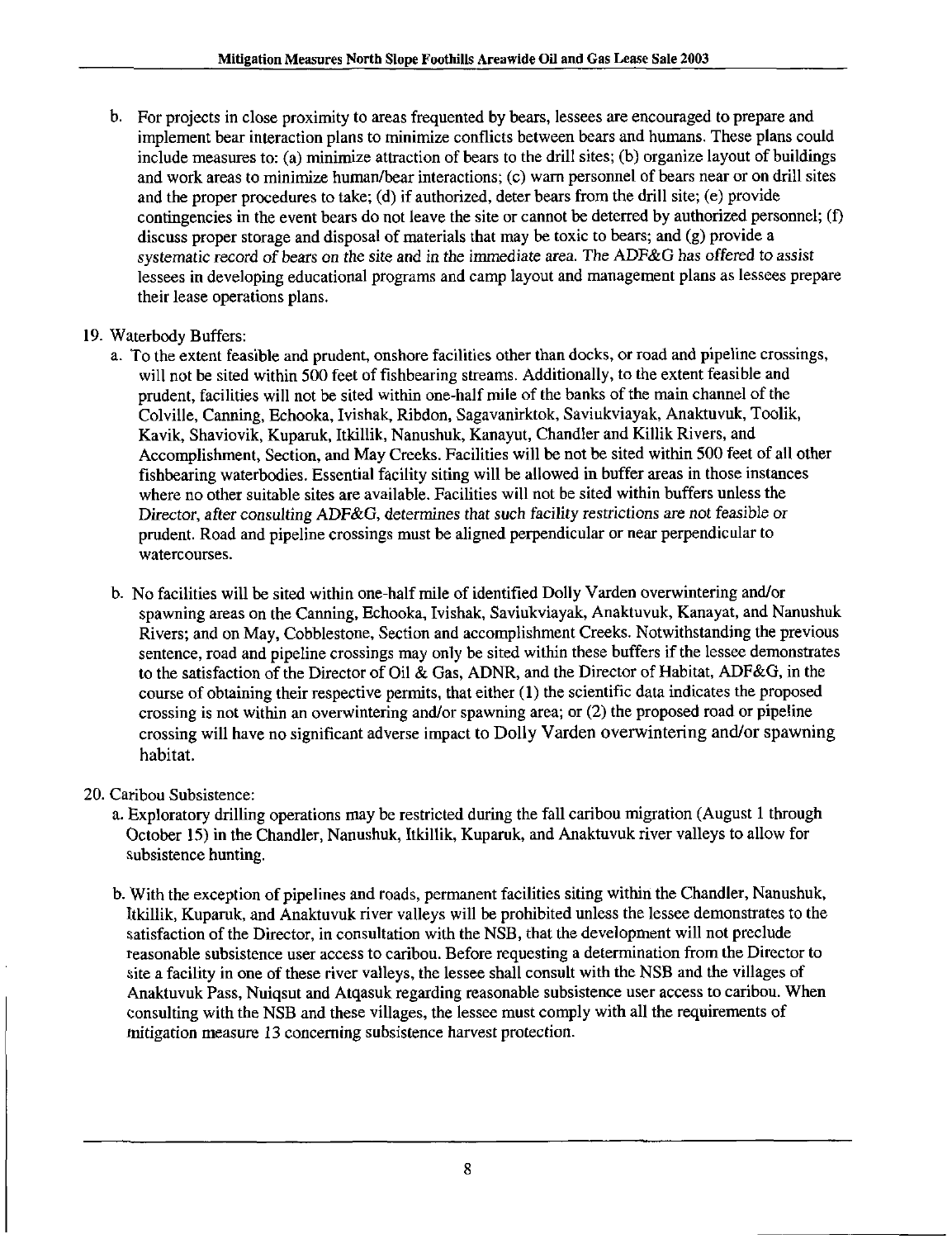- 21. Dall Sheep:
	- a. Aircraft shall remain one-half mile horizontal or 1,000 feet vertical from Dall sheep lambing areas between May 5 and June 20, and mineral licks from May 20 to June 30. Human safety will take precedence over flight restrictions.
	- b. Minor ground activity (e.g., surveying, geological hand sampling) and major activity (e.g., seismic testing, construction) shall remain one-quarter mile and one mile from lambing areas and mineral licks, respectively, during the same time periods as above.
	- c. Major manned facilities (e.g., processing facihties, camps) shall be sited at least one mile from lambing areas and mineral licks.
	- c. Known Dall sheep lambing areas and mineral licks shall be obtained from the Division of Wildlife Conservation, ADF&G, phone (907) 459-7213.

#### 22. Birds

Permanent, staffed facilities must be sited to the extent feasible and prudent outside identified tundra swan nesting and brood rearing areas.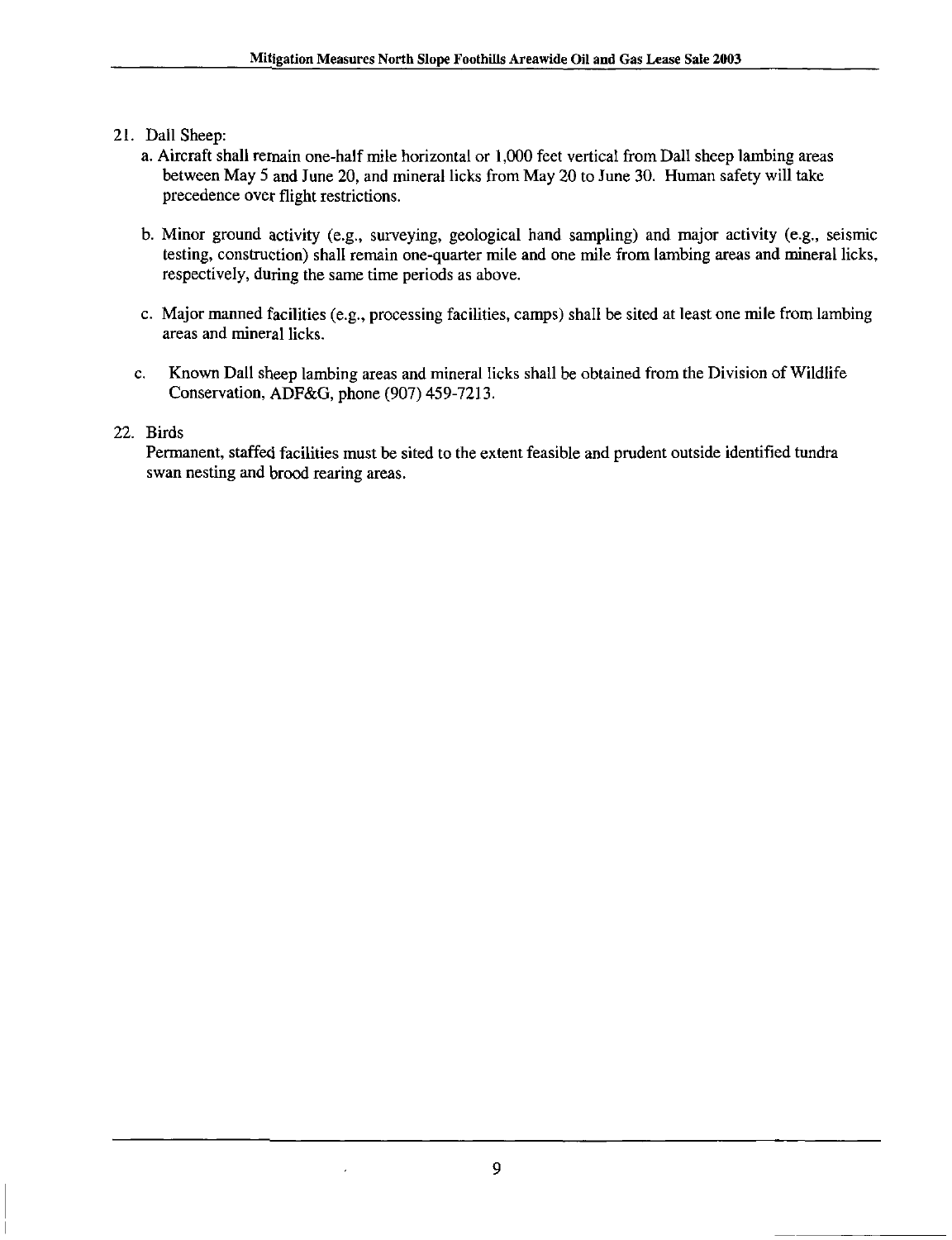# B. Lessee Advisories

#### 1. Local Ordinances:

Lessees are advised that the NSB Assembly has adopted a comprehensive plan and land management regulations under Title 29 of the Alaska Statutes (AS 29.40.020-040). The NSB regulations requhe borough approval for all proposed uses, development and master plans. The NSBCMP policies are included as part of the NSB zoning regulations (19.70.060) and all NSB permit approvals will require the proposal to be substantially consistent with these policies. The NSB likely will aggressively assert its land management powers to the fullest extent permissible under law to address any outstanding concerns regarding impacts to the area's fish and wildlife species and to habitat and subsistence activities.

Restricting access to and use of fish camps and other subsistence use areas defined in the NSB Traditional Land Use Inventory may violate NSBCMP and NSBMC subsistence harvest protection and land use regulations. Lessees are advised to consult with the NSB Planning Department and local communities during planning of operations that may take place onshore.

2. Community Participation in Operations Planning:

Lessees are encouraged to bring one or more residents of communities in the area of operations into their planning process. Local communities have a unique understanding of their environment and community activities. Involving local community residents in the earliest stages of the planning process for oil and gas activities can be beneficial to the industry and to the community. Community representation on management teams developing plans of operation, oil spill contingency plans, and other permit applications can help communities understand permitting obligations and help industry to understand community values and expectations for oil and gas operations being conducted in and around their area.

3. Wetlands Identification:

The wetlands referred to in mitigation measures are based on a classification system developed by Bergmann et.al. (USFWS Resource Publication 129, Waterbirds and Their Wetland Resources in Relation to Oil Development at Storkersen Point, Alaska). Lessees are advised that the state may adopt or approve the use of a wetlands classification system in the future, however, the protective nature of the wetlands mitigation measures developed for this and other oil and gas lease sales will remain consistent regardless of the wetlands classification ultimately selected.

4. Geophysical Activity:

Except as indicated, the mitigation measures listed above do not apply to geophysical exploration on state lands. Geophysical exploration activities are governed by 11 AAC 96.

Lessees or nonlessee companies may propose various operations, which include seismic surveys, in the sale area. Lessees may not have control over those activifies not contracted by them. However, post-lease seismic surveys conducted or contracted by the lessee, are considered lease-related activities. Restrictions on geophysical exploration permits, whether lease-related or not, will depend on the size, scope, duration, and intensity of the proposed project and on the reasonably foreseeable effects on important species.

Copies of the non-proprietary portions of all Geophysical Exploration Permit Applications will be made available to the NSB and potenfially affected subsistence communities for comment.

- 5. Bird and Fish Protection:
	- a. Lessees shall comply with the Recommended Protection Measures for Spectacled and Steller's Eiders developed by the USF&WS to ensure adequate protection of spectacled eiders during the nesting and brood rearing periods.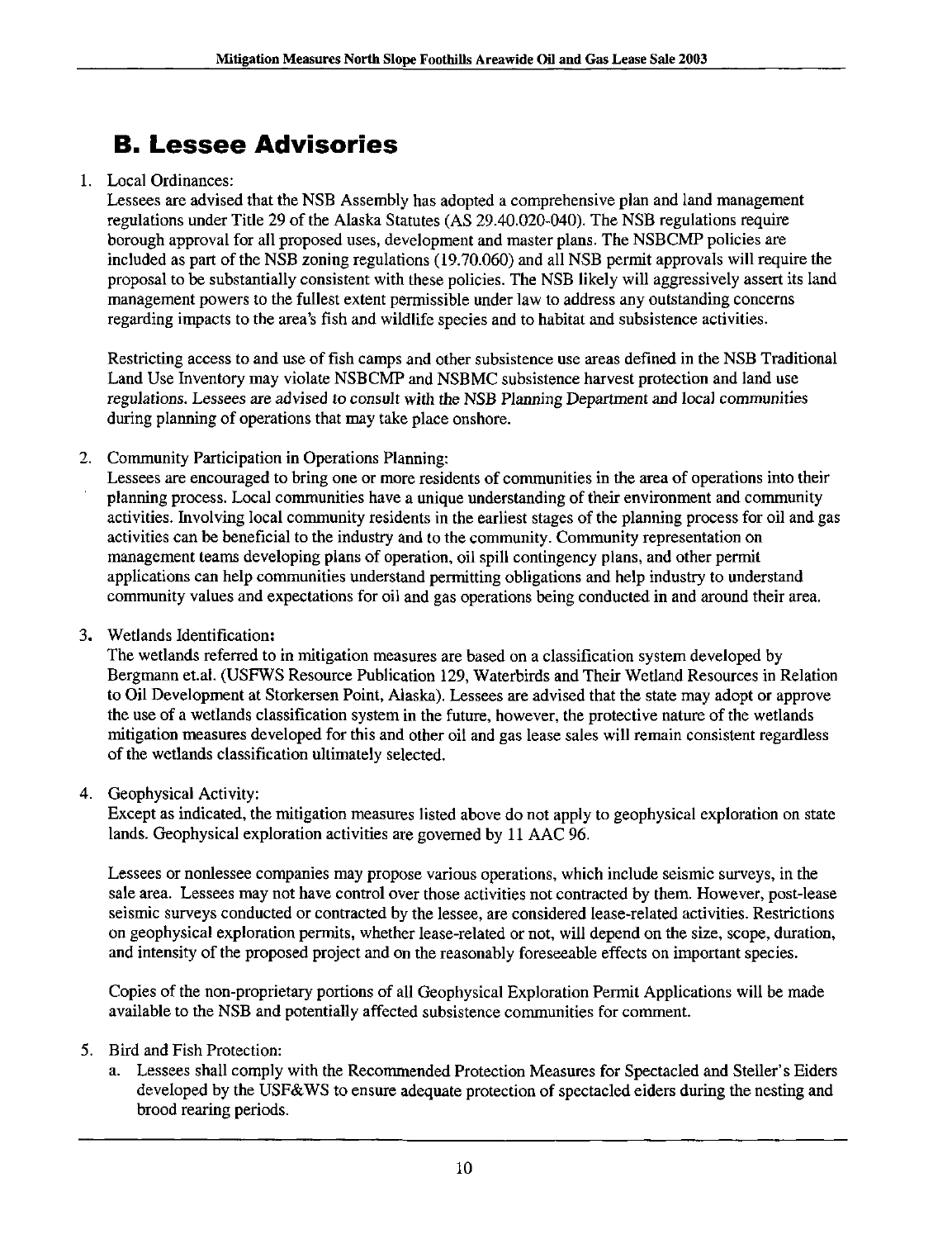- b. Peregrine falcon nesting sites may occur in the sale area. Lessees are advised that disturbing a peregrine falcon nest violates federal law. Lessees are required to comply with the federal resource recovery plan for the arctic peregrine falcon.
- 6. Aircraft Restrictions:

To protect species that are sensitive to noise or movement, horizontal and vertical buffers will be required, consistent with aircraft, vehicle and vessel operations regulated by NSB Code §19.70.050(I)(1) which codifies NSBCMP policy 2.4.4.(a). Lessees are encouraged to apply the following provisions governing aircraft operations in and near the proposed sale area:

- a. To the extent feasible and prudent, all aircraft should maintain an altitude of greater than 1,500 feet or a lateral distance of one mile, excluding takeoffs and landings, from caribou, moose and muskoxen concentrations. A concentration means numbers of animals in excess of the general density of those animals found in the area.
- b. From June I to August 31, aircraft overflights must avoid identified tundra swan nesting and brood rearing habitat by an altitude of 1,500 feet, or a lateral distance of one mile.
- c. Human safety will take precedence over flight restrictions.
- 7. Oil and Hazardous Substance Pollution Control:

Pursuant to regulations 18 AAC 75 administered by ADEC, lessees are required to have an approved oil discharge prevention and contingency plan (c-Plan) prior to commencing operations. The plan must include a response action plan to describe how a spill response would occur, a prevention plan to describe the spill prevention measures taken at the facility, and supplemental information to provide background and verification information.

- 8. a. To conform with ADEC requirements, impermeable lining and diking, or equivalent measures such as double-walled tanks, will be required for onshore oil storage facilities (with a total above ground storage capacity greater than 1,320 gallons, provided no single tank capacity exceeds 660 gal) and for sewage ponds. Additional site-specific measures may be required as determined by ADNR, with the concurrence of ADEC and will be addressed in the existing review of project permits or c-Plans.
	- d. Buffer zones of not less than 500 feet will be required to separate onshore oil storage facilities (with a capacity greater than 660 gallons) and sewage ponds from freshwater supplies, streams, and lakes and key wetiands unless the Director after consultation with ADEC, determines that such a requirement is not feasible or prudent. Reserve pits, if used must be impermeable and otherwise fully contained through diking or other means.
- 9. Lessees are advised that certain areas are especially valuable for biological and cultural resources, and for their importance to subsistence harvest activities. The following areas must be considered when developing plans of operation.
	- a. Dolly Varden spawning/overwintering areas on the Canning, Echooka, Ivishak, Saviukviayak, Anaktuvuk, Kanayut, and Nanushuk Rivers; and, on May, Cobblestone, Section and Accomplishment creeks.
	- b. The Chandler, Nanushuk, Itkillik, Kuparuk, and Anaktuvuk river drainages, from August 1 to October 15, for protection of subsistence caribou harvest opportunities.